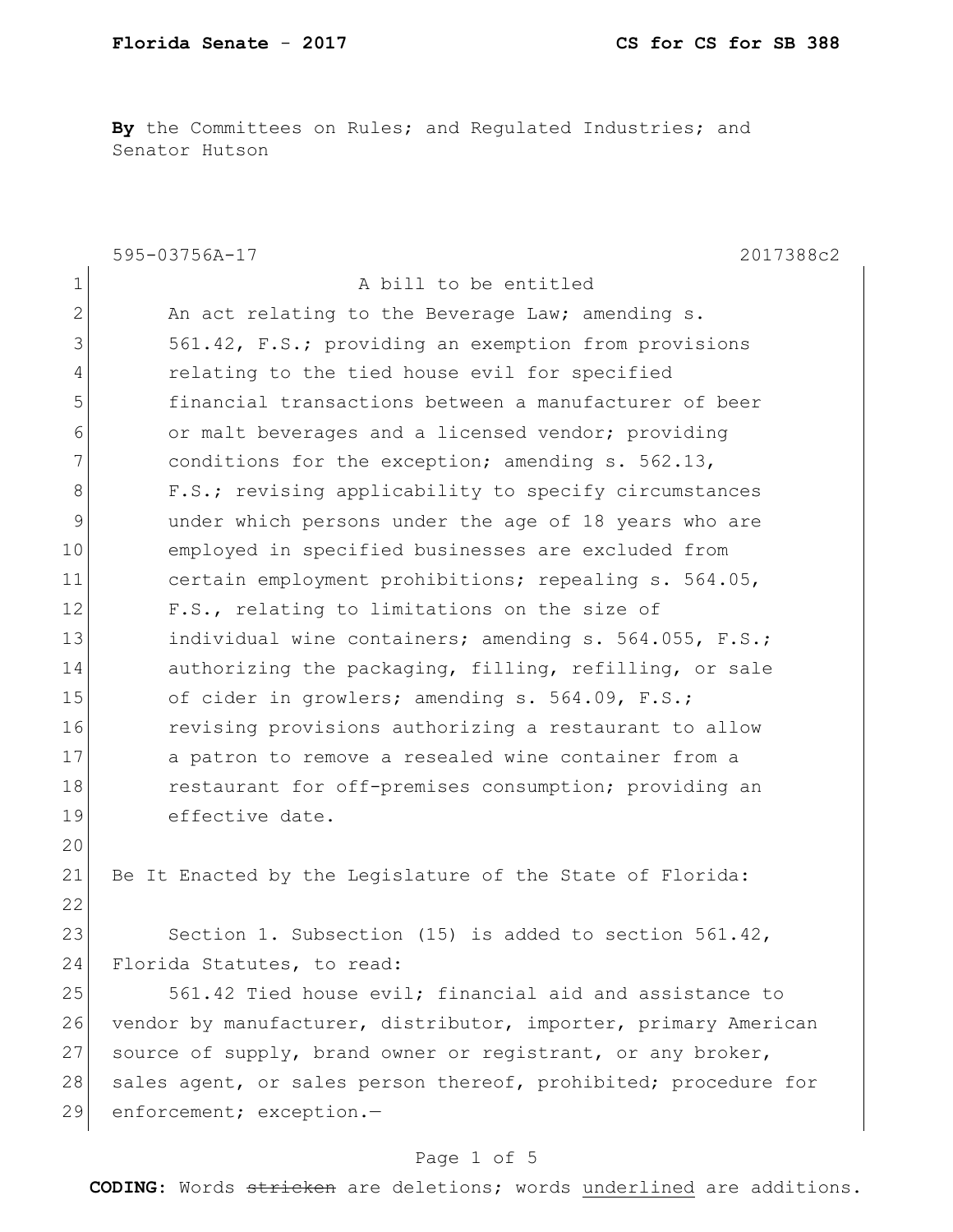|    | 595-03756A-17<br>2017388c2                                       |
|----|------------------------------------------------------------------|
| 30 | (15) This section does not apply to a financial transaction      |
| 31 | negotiated at arm's length for fair market value between a       |
| 32 | manufacturer of beer or malt beverages, as defined in s. 563.01, |
| 33 | and a vendor licensed under the Beverage Law if:                 |
| 34 | (a) Such financial transaction does not involve, either all      |
| 35 | or in part, the direct sale or distribution of beer or malt      |
| 36 | beverages between the manufacturer and licensed vendor;          |
| 37 | (b) Such financial transaction does not limit, either            |
| 38 | directly or indirectly, the sale of alcoholic beverages from     |
| 39 | another manufacturer during or in connection with any sponsored  |
| 40 | events;                                                          |
| 41 | The vendor operates places of business where<br>(C)              |
| 42 | consumption on the premises is permitted, which premises are     |
| 43 | located within a theme park complex comprised of at least 25     |
| 44 | contiquous acres owned and controlled by the same business       |
| 45 | entity and which contains permanent exhibitions and a variety of |
| 46 | recreational activities and has a minimum of 1 million visitors  |
| 47 | annually; however, the total number of such transactions in      |
| 48 | effect during any calendar year with respect to each theme park  |
| 49 | complex may not exceed 25 transactions; and                      |
| 50 | (d) The financial transaction is registered with the             |
| 51 | division with a summary of the transaction that includes a       |
| 52 | description of any sponsored events, activities, or cooperative  |
| 53 | advertising.                                                     |
| 54 | Section 2. Paragraph (c) of subsection (2) of section            |
| 55 | 562.13, Florida Statutes, as amended by Senate Bill 106 or other |
| 56 | similar legislation, enacted in the 2017 Regular Session or an   |
| 57 | extension thereof, is amended to read:                           |
| 58 | 562.13 Employment of minors or certain other persons by          |

## Page 2 of 5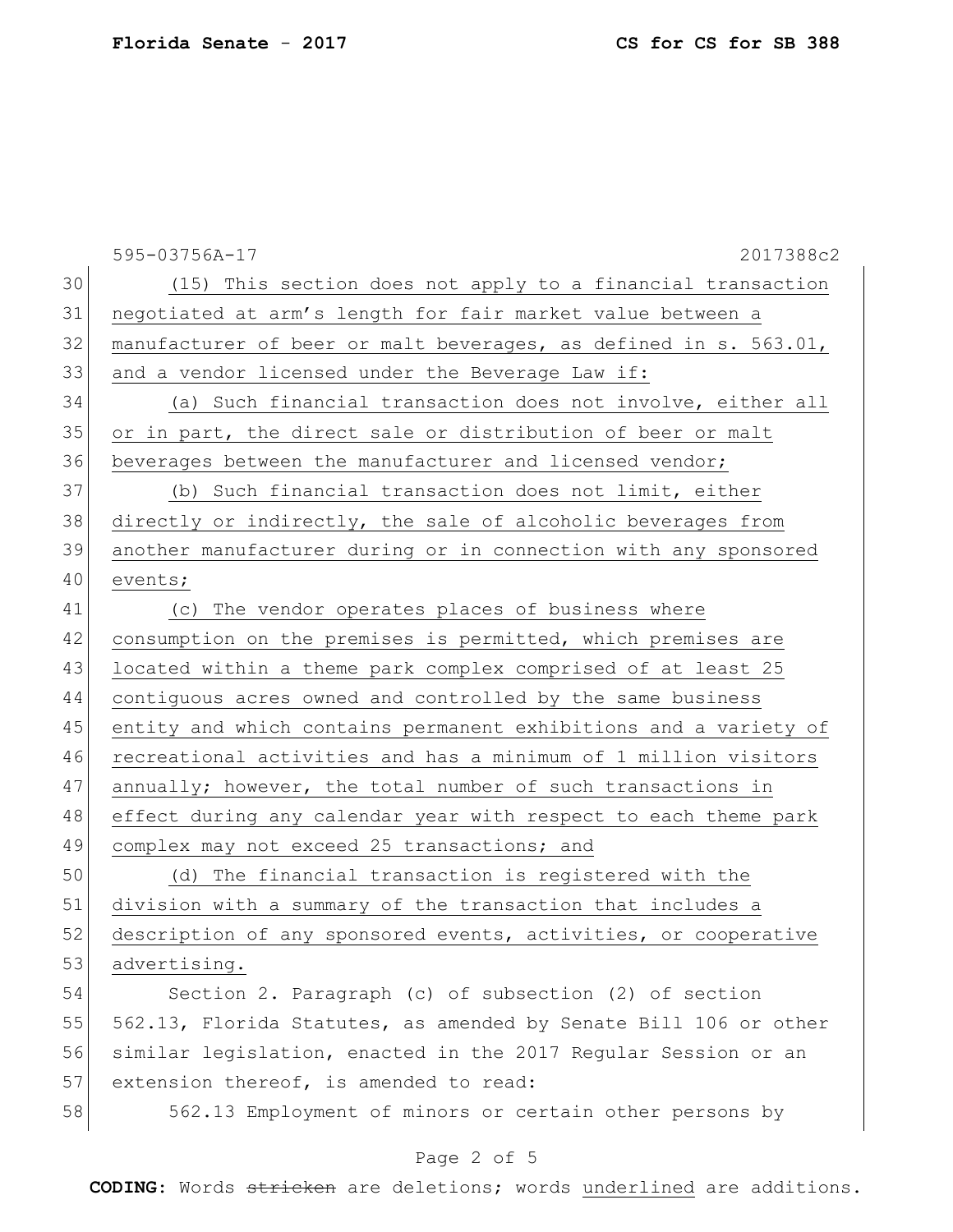|    | 595-03756A-17<br>2017388c2                                                          |
|----|-------------------------------------------------------------------------------------|
| 59 | certain vendors prohibited; exceptions.-                                            |
| 60 | (2) This section shall not apply to:                                                |
| 61 | $(c)$ 1. Persons under the age of 18 years who are employed in                      |
| 62 | a retail drugstore, grocery store, department store, florist                        |
| 63 | shop, specialty gift shop, or automobile service station whose                      |
| 64 | license fees are specified in $\frac{1}{563.02(1)}$ , $\frac{1}{564.02(1)}$ , or s. |
| 65 | 565.02(1)(a), if such vendor derives 30 percent or less of its                      |
| 66 | monthly gross revenue from sales of alcoholic beverages. This                       |
| 67 | exception applies only if the minor employees are supervised by                     |
| 68 | a person 18 years of age or older who verifies that any                             |
| 69 | purchaser of alcoholic beverages is 21 years of age or older and                    |
| 70 | who approves the sale of alcoholic beverages to such purchaser;                     |
| 71 | however, the requirement for supervision and approval does not                      |
| 72 | apply to sales of beer and wine. Failure to comply with the                         |
| 73 | restriction on monthly revenue from the sale of alcoholic                           |
| 74 | beverages is unlawful if a person under the age of 18 years is                      |
| 75 | employed in the licensed premises during a month that the                           |
| 76 | restriction is exceeded.                                                            |
| 77 | 2. Persons under the age of 18 years who are employed in a                          |
| 78 | retail drug store, grocery store, department store, florist                         |
| 79 | shop, specialty gift shop, or automobile service station that                       |
| 80 | has obtained a license only to sell beer or beer and wine, when                     |
| 81 | such sales are made for consumption off the premises.                               |
| 82 |                                                                                     |
| 83 | However, a minor to whom this subsection otherwise applies may                      |
| 84 | not be employed if the employment, whether as a professional                        |
| 85 | entertainer or otherwise, involves nudity, as defined in s.                         |
| 86 | 847.001, on the part of the minor and such nudity is intended as                    |
| 87 | a form of adult entertainment.                                                      |

## Page 3 of 5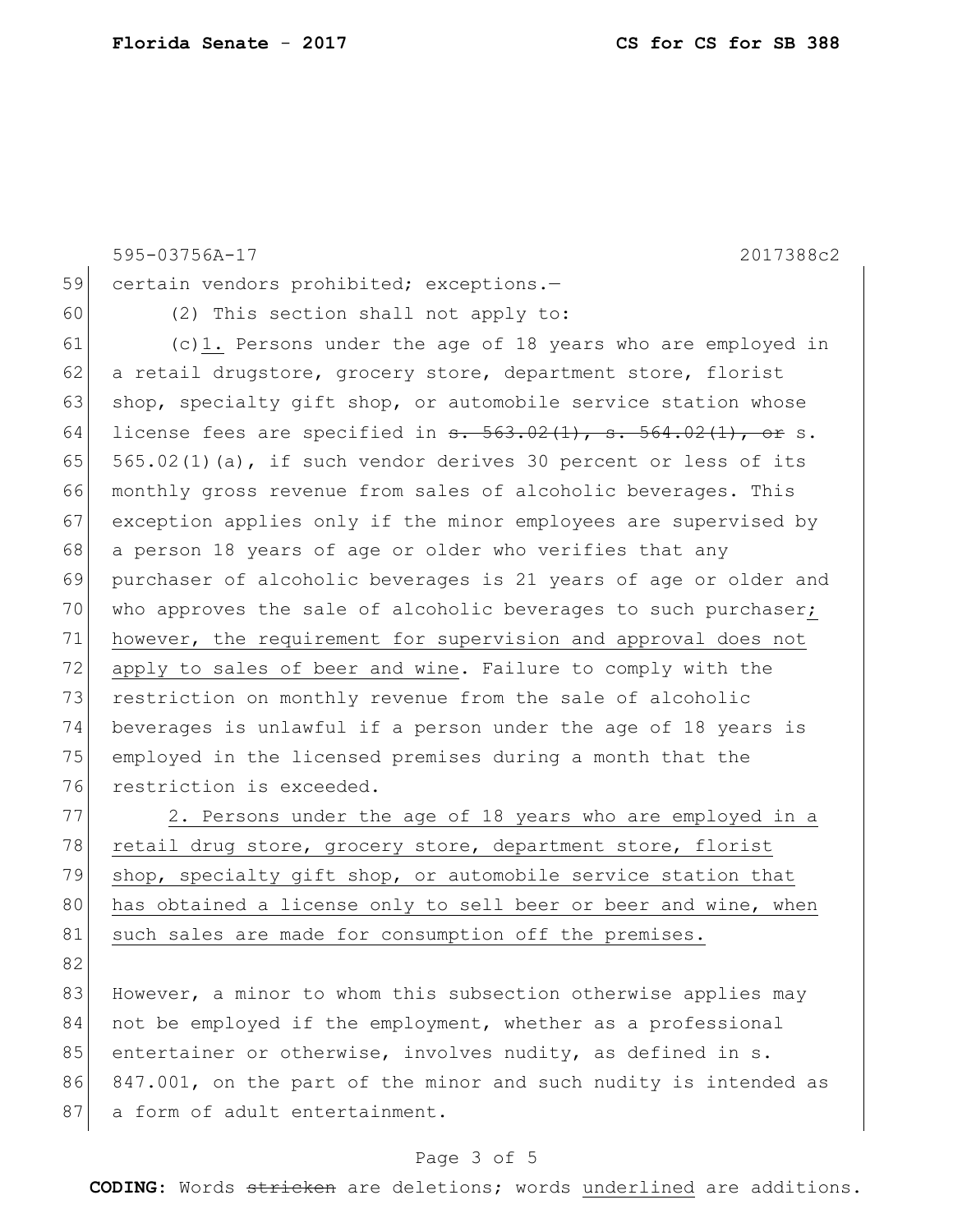```
595-03756A-17 2017388c2
88 Section 3. Section 564.05, Florida Statutes, is repealed.
89 Section 4. Section 564.055, Florida Statutes, is amended to
90 read:
91 564.055 Cider containers.—Notwithstanding any other law to 
92 the contrary, cider, as defined in s. 564.06(4), may be sold by
93 vendors at retail in any size individual container containing no
94 more than 32 ounces of cider; however, this section does not
95 prohibit cider from being packaged and sold in bulk, in kegs or
96 barrels, or in any individual container that contains 1 gallon 
97 or more of cider, regardless of container type. In addition,
98 cider may be packaged, filled, refilled, or sold in 32-ounce,
99 64-ounce, and 1-gallon growlers in the same manner and under the
100 same restrictions as authorized for malt beverages pursuant to 
101 s. 563.06(7).
102 Section 5. Section 564.09, Florida Statutes, is amended to
103 read:
```
104 564.09 Restaurants; off-premises consumption of wine.-105 Notwithstanding any other provision of law, a restaurant 106 licensed to sell wine on the premises may permit a patron to 107 remove one unsealed bottle of wine for consumption off the 108 premises if the patron has purchased a full course meal 109 consisting of a salad or vegetable, entree, a beverage, and 110 bread and consumed a portion of the bottle of wine with such 111 meal on the restaurant premises. A partially consumed bottle of 112 wine that is to be removed from the premises must be securely 113 resealed by the licensee or its employees before removal from 114 the premises. The partially consumed bottle of wine shall be 115 placed in a bag or other container that is secured in such a 116 manner that it is visibly apparent if the container has been

### Page 4 of 5